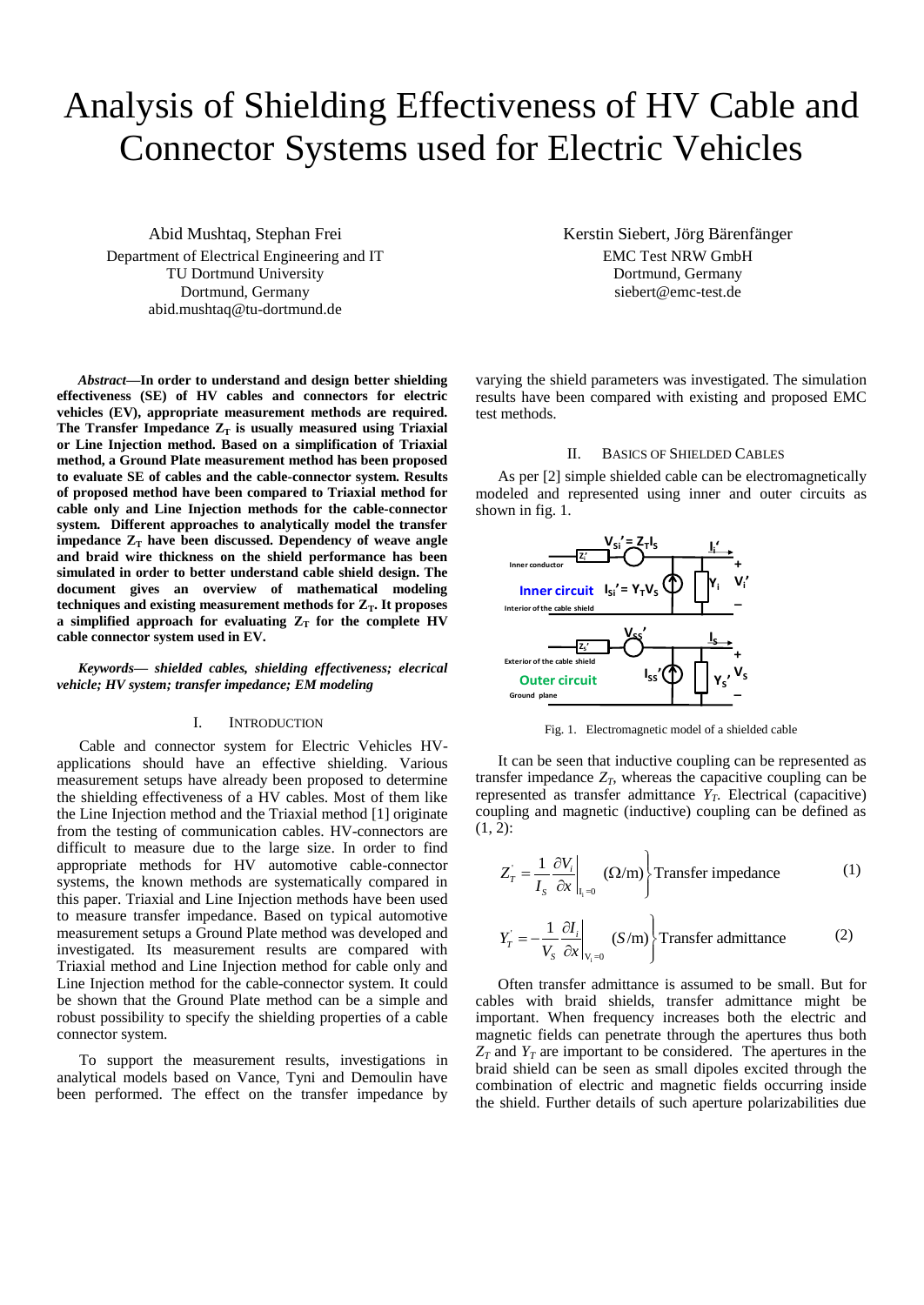to electric and magnetic coupling are discussed in [2]. Out of two standard measurement methods described further in section III, Line Injection method has the ability to measure combined effect due of inductive and capacitive coupling.

### III. MEASUREMENT SETUPS FOR HV SYSTEMS

The most commonly used measurement setups are the Triaxial method and the Line Injection method [1, 13] which are described shortly in the following subsections.

# *A. Triaxial Method*

According to [1] Triaxial method can be used for measuring the transfer impedance of shielded cables at least up to 30 MHz. Figure 2 shows the equivalent circuit of the triaxial test setup. Outer circuit labeled with subscript 2, consists of outer shield surface and triaxial tube (cylinder) and measures the coupled signal at port 2.



Fig. 2. Equivalent circuit of Triaxial test setup

Where:

R1N, R1F: Load resistance of inner circuit at the near and far end  $R_{2F}$ ,  $R_{2N}$ : Load resistance of outer circuit at the far and near end U<sub>1N</sub>: Voltage fed into the inner circuit at the near end

$$
U_{2N}, U_{2F}: \text{ Voltage coupled into the outer circuit at near and far end}
$$
\n
$$
U_{2N} = \frac{R_{2N}}{R_{2N} + R_2} U_{2F} \rightarrow U_{2F} = \frac{R_{2N} + R_{2F}}{R_{2N}} U_{2N}
$$
\n
$$
I_1 = \frac{U_{1N}}{R_{1N}} = \frac{k_m U_{1F, Meas}}{R_{1N}}
$$
\n(3)

The inner circuit (including cable under test), labeled with subscript 1, is fed from source port labeled 1 of network analyzer (NWA). From fig. 2 and using (3-5) it can be seen

how 
$$
S_{2I}
$$
 parameters are used to find  $Z_T$ .  
\n
$$
Z_T = \frac{U_2}{I_1 L_C} = \frac{R_{1F} (R_{2N} + R_{2F})}{R_{2N} k_m L_C} \frac{U_{2N}}{U_{1F,meas}}
$$
\n
$$
Z_T = \frac{R_{1F} (R_{2N} + R_{2F})}{R_{2N} k_m L_C} 10^{-\left[\frac{S_{21}(dB)}{20}\right]}
$$
\n(4)

For simplicity and non-reference measurements,  $R_{2F}$  can be neglected and  $R$ <sub>*IF*</sub> can be taken as 50 Ω for matched load. Then (4) gets simplified to:

$$
Z_T = \frac{50}{k_m L_C} 10^{-\left[\frac{S_{21}(dB)}{20}\right]}
$$
 (5)

#### *B. Line Injection Method*

As shown in fig. 3, the outer circuit, labeled by subscript 2, comprises of Line Injection circuit (Line Injection wire and outer shield of the cable under test). It is fed from source port 2 of NWA. The inner circuit labeled by subscript 1, consists of the cable under test is terminated with a matched load, where the induced voltage is measured at NWA port 1.



Fig. 3. Equivalent circuit of Line Injection measurement setup

The main difference between Line Injection and Triaxial setup is that, in Triaxial method the transfer admittance (through capacitance) is short circuited at the near end of the outer circuit. Whereas in the Line Injection both  $Z_T$  and  $Y_T$  are acting on the cable, we can measure equivalent transfer impedance  $Z_{TE}$ . Using the measurement process described in [1, 13], after matching both inner and outer circuits, we have:

$$
Z_{TE_{\frac{r}{f}}}L_{c} = \frac{2U_{\frac{r}{f}}}{k_{m}I_{2}} = (Z_{F} \pm Z_{T})
$$
\n
$$
I_{2} = \frac{U_{2,n}}{R_{2,f}} \text{ for } Z_{T}L_{c} \ll R_{1}
$$
\n
$$
Z_{TE_{\frac{r}{f}}}L_{c} = \frac{2U_{\frac{r}{f}}}{k_{m}U_{2,n}}R_{2} = (Z_{F} \pm Z_{T})
$$
\n(7)

$$
Z_{TE_{j}^{n}} = \frac{2R_{2}}{L_{c}k_{m}} 10^{\left(\frac{-A_{T_{j}^{n}}}{20}\right)}
$$
(8)

Usually the cable shields are not uniform, so it is recommended to perform the measurements at different angles. Here three angles 0°, 120° and 240° were used.

## *C. Ground Plate method*

Based on the simplification of Triaxial method, a ground Plate method has been proposed which is explained in this section. In Triaxial method, a hollow cylinder is used which completes the outer circuit. Based on every DUT's size and shape, cylinder has to be customized i.e., re-designed and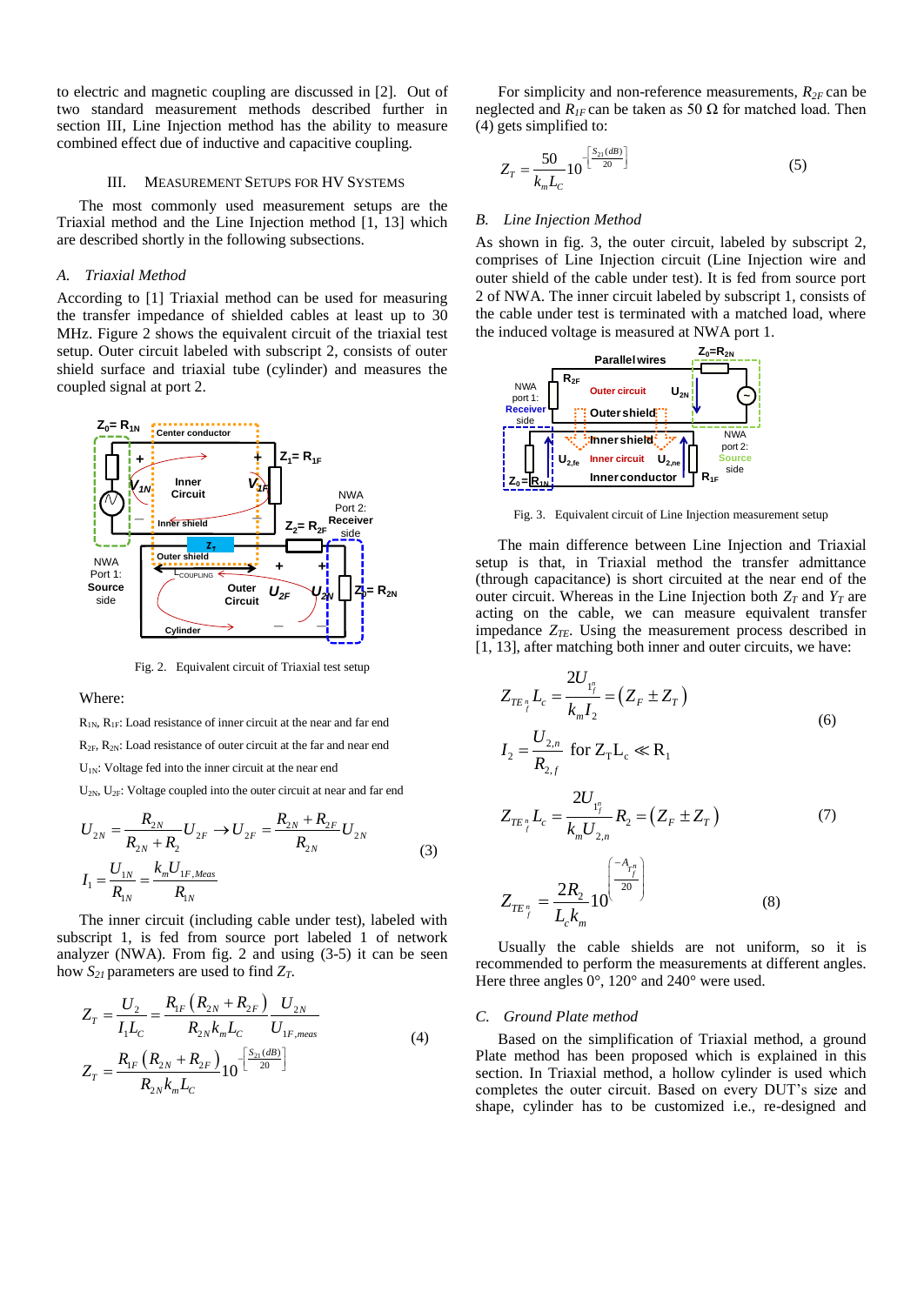manufactured along with complex connections in order to accommodate the DUT properly, which can make Triaxial method costly and time consuming. So to overcome this problem, to consider voluminous connectors, and to comply more with standard automotive EMC set ups it is proposed to replace cylinder with ground plate. This does not change the network circuit as shown in fig. 2.

Mathematical analysis of the network circuit has been derived considering input and reflected waves at NWA ports and using fig. 2.

$$
Z_{T} = \frac{V_{2F}}{I_{1}L_{coupling}} \Rightarrow
$$
  

$$
\frac{V_{2F}}{I_{1}L_{coupling}} = \frac{\left[\frac{2\sqrt{Z_{0}}}{2(R_{2N}/(R_{2N} + R_{2F}))}\right]_{b_{2}}}{\left[\frac{2\sqrt{Z_{0}}}{Z_{0} + R_{1F}}\right]} \times (9)
$$

 $\mathbf{v}$ 

where 
$$
S_{2I}
$$
 (S-parameter)=  $b_2/a_I$   
\n
$$
Z_T = \frac{V_{2F}}{I_1 L_{coupling}} = \frac{1}{L_{coupling}} \left(\frac{R_{1N} + R_{1F}}{2}\right) \left(\frac{R_{2N} + R_{2F}}{R_{2N}}\right) S_{21}
$$
 (10)

Generic formulation for  $Z_T$  is given in (10). Additional simplification of Ground plate method has been suggested by varying termination loads.

$$
Z_T = \frac{1}{L_{coupling}} \left( \frac{R_{1N} + R_{1F}}{2} \right) \left( \frac{R_{2N} + B_{2F}}{R_{2N}} \right) S_{21} \Rightarrow
$$
  

$$
Z_T = \frac{1}{L_{coupling}} \left( \frac{R_{1N} + R_{1F}}{2} \right) S_{21}
$$
 (11)

If  $R_{2F} = 0$ ,  $Z_T$  is calculated using (11) and if both  $R_{2F}$  and

$$
R_{IF}=0, \text{ then (12) can be used.}
$$
\n
$$
Z_T = \frac{1}{L_{coupling}} \left( \frac{R_{1N} + B_{1F}}{2} \right) \left( \frac{R_{2N} + B_{2F}}{R_{2N}} \right) S_{21} \Rightarrow
$$
\n
$$
Z_T = \frac{1}{L_{coupling}} \left( \frac{R_{1N}}{2} \right) S_{21}
$$
\n(12)

TABLE I. PARAMETERS OF THE INVESTIGATED HV CABLE

| <b>Geometrical parameter</b>         | Symbol        | Value                            |
|--------------------------------------|---------------|----------------------------------|
| Cross section of the inner conductor | А             | $35 \text{ mm}^2$                |
| Diameter of the braid                | D<br>$\Omega$ | $11.4 \text{ mm}$                |
| Diameter of single braid wire        | d             | $0.2 \text{ mm}$                 |
| Number of wires in carrier           | n             | 8                                |
| Number of carriers                   | N             | 24                               |
| Weave angle                          | Ψ             | 30 degrees                       |
| Conductivity                         | $\sigma$      | $5.8x10^7$ S/m                   |
| Coupling lengths used                | Iε            | $0.4 \text{ m} \& 1.0 \text{ m}$ |

Figure 4 shows DUT used for cable-connector system measurement. Specifications of the measurement setup can be found in table 2.



Fig. 4. Cable-connector system

TABLE II. SPECIFICATIONS FOR THE MEASUREMENT SETUP

| Measurement setup                              |                              | Symbol                 | Value        |                                                              |
|------------------------------------------------|------------------------------|------------------------|--------------|--------------------------------------------------------------|
| For all measurements<br>(Port input impedance) |                              | $R_{1N}$ &<br>$R_{2N}$ | 50 $\Omega$  | Length                                                       |
| Triaxial method                                |                              | km.                    | 0.216        | $0.4 \text{ m} \& 1 \text{ m}$<br>cable only                 |
|                                                |                              | $R_{\rm 1F}$           | $13 \Omega$  |                                                              |
|                                                |                              | $R_{2F}$               | $80\,\Omega$ |                                                              |
| Line Injection method                          |                              | $R_{1F}$               | $13 \Omega$  | 1 m cable only<br>$& 1.24$ m cable-<br>connector<br>system   |
|                                                |                              | km                     | 0.216        |                                                              |
| Ground<br>Plate<br>method                      | Matched<br>setting           | $R_{1F}$               | 50 $\Omega$  | 0.4 m cable only<br>$& 1.24$ m cable-<br>connector<br>system |
|                                                |                              | $R_{2F}$               | 0            |                                                              |
|                                                | Short-<br>circuit<br>setting | $R_{1F}$               | 0            |                                                              |
|                                                |                              | $R_{2F}$               | 0            |                                                              |

IV. RESULTS & DISCUSSION

#### *A. Measurement results*

With Triaxial method for 1 m cable without a connector, two measurements were made, one without  $R_{2F}$  (simple / open) and other measurement result with *R2F*. Using Line Injection method for 1 m cable only, measurements at three different angles (0°, 120° and 240°) were performed.



Fig. 5. Triaxial method and Line Injection comparison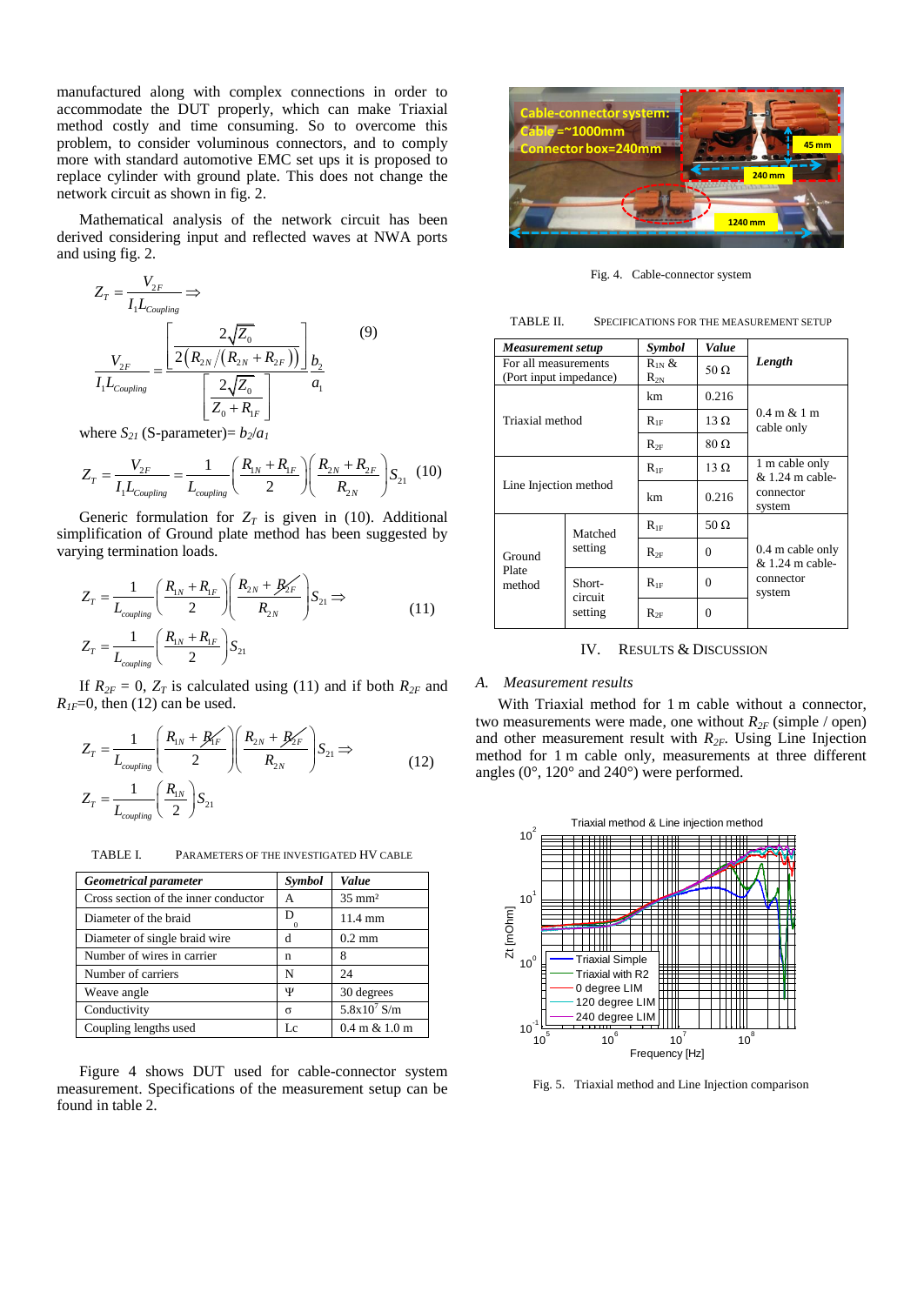In fig. 5 it is shown that the transfer impedance measured from the Triaxial method can be used up to 60 MHz maximum with impedance matching at  $R_2$  and up to 20 MHz with Triaxial (simple), whereas transfer impedance measured from Line Injection results gives correct result up to 200 MHz after which first resonance take place.

From the difference in results for Triaxial measurements (simple and with  $R_2$ ) it can be seen that mismatches cause decrease in frequency range of accurate results. For Line Injection method it can be seen, measurements with different angles have very slight variation, especially in this case, when the DUT has symmetrical structure. It can be deduced that, at lower frequencies, both Triaxial method and Line Injection method results are equally appropriate, whereas at higher frequencies, Line Injection method is better as at higher frequencies electric fields (capacitive coupling) can also penetrate through the apertures of the braid. To verify Ground plate method, its measured results for 400 mm cable were compared with reference Triaxial method and an 1240 mm cable-connector system was compared to Line Injection method.



Fig. 6. Comparison of Ground plate method with Triaxial method

Figure 6 shows comparison of Ground plate method with Triaxial method for a cable with 0.4 m length only. It can be observed that Ground plate method with short circuit setting can produce similar results as Triaxial method.



Fig. 7. Line Injection measurement setup on cable-connector system

To investigate Ground Plate method on cable-connector assemblies, first Line Injection method is implemented on cable-connector system as shown in fig. 7, this is assumed as a reference measurement result.



Fig. 8. Comparison of Ground Plate method with Line Injection method on cable-connector system (1240 mm)

In fig. 8, it can be observed that, both settings of Ground plate method have higher measured value for  $Z_T$  than the Line Injection method. Also the DC resistance seems to be higher, indicating a mechanical connection problem. It is assumed there is a solution, but more analysis is required in order to improve Ground Plate method.

# V. TRANSFER IMPEDANCE CALCULATION

As the HV cables used are braided shield cables, only models for the braided shield are considered. In this section, models for simulating the braided shield cables, based on Vance, Tyni and Demoulin are presented and discussed [4-6]. The effects of particular geometrical parameters which affect the measurements of shield performance are shown. Before analyzing the models, it is necessary to understand the basics of braided shields used for electromagnetic shielding purpose. As analyzed in [3], a metallic braid can be described completely by 6 parameters of a cable shield, these are Braid shield diameter (*D0*), braid wire diameter (*d*), number of carriers in shield (*C*), number of wires in single carrier (*n*), conductivity of the braid material ( $\sigma$ ), and weave angle ( $\alpha$ ).

### *A. Vance Model*

As shown by Vance [7], transfer impedance of a braided shield can be calculated as:

$$
Z_t = Z_d + j\omega L_h \tag{13}
$$

Where  $Z_d$  covers the diffusion of magnetic fields through the sheath and hole inductance  $L_h$  covers the penetration of magnetic fields through the apertures in the metal braids.

$$
Z_d = R_0 \frac{(1+j)d/\delta}{\sinh[(1+j)d/\delta]}
$$
\n(14)

Where  $d$  is braid-wire diameter and  $R_0$  is the per-unit-length braid resistance, skin depth ( $\delta$ ) as described by (15):

$$
\delta = \sqrt{\frac{2}{\rho}} \rho \rho_0 \sigma \tag{15}
$$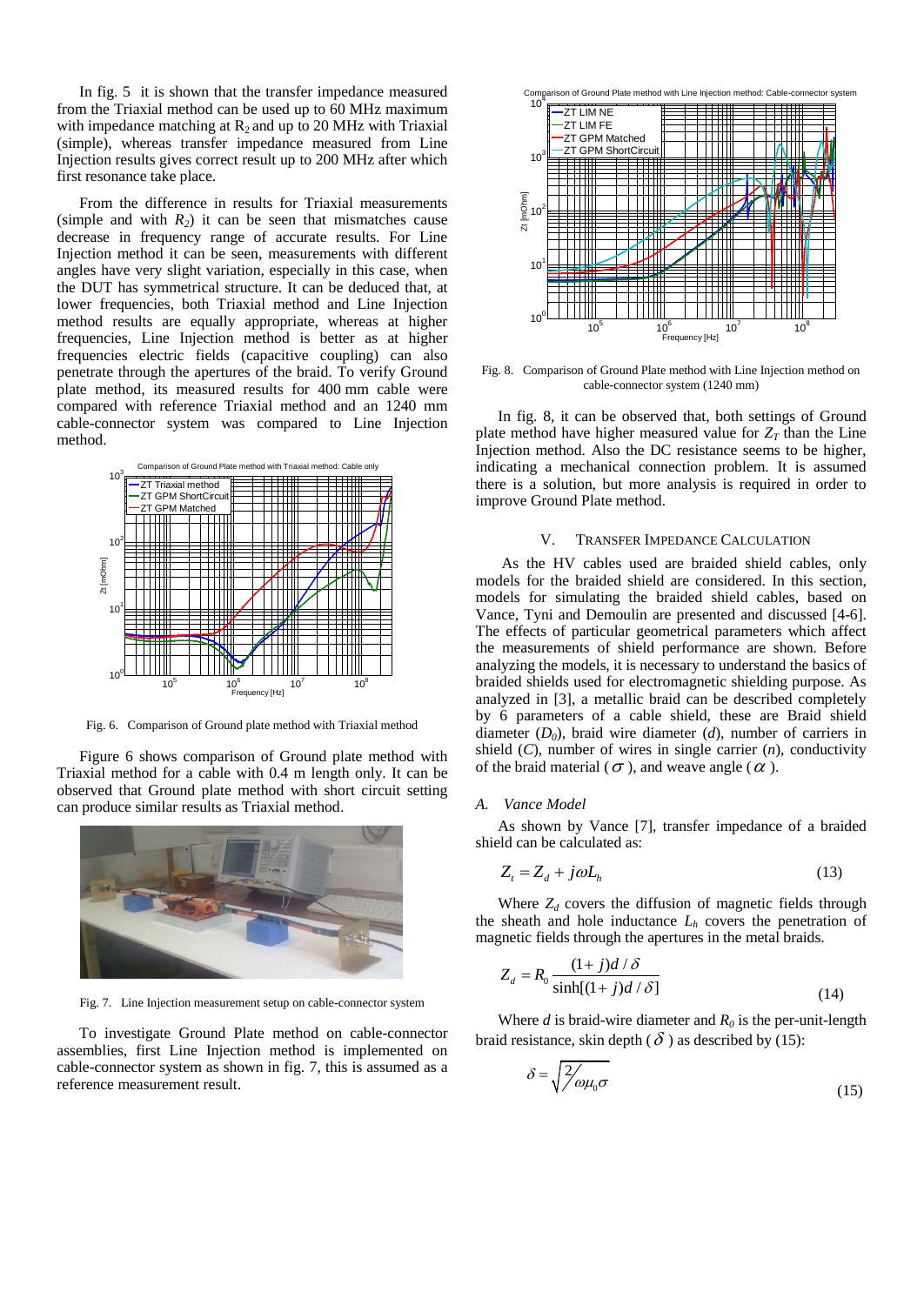$$
R_0 = \frac{4}{\pi d^2 n C \sigma \cos \alpha}
$$
 (16)

In [8, 14] a simplified relationship for  $L<sub>h</sub>$  has been used:

$$
L_h = \frac{\mu_0 2C}{\pi \cos \alpha} \left[ \frac{b}{\pi D_M} \right]^2 \exp^{\left[ \frac{-\pi d}{b} - 2 \right]}
$$
(17)

Where *b* is the hole width.

# *B. Tyni Model*

In addition to Vance model, [9, 10] Tyni proposed (18), in which an additional term is added for considering the effects of braid inductance.

$$
Z_t = Z_d + j\omega (L_h - L_b)
$$
 (18)

Where  $L_b$  is the transfer inductance which arises due to the woven nature of the braid. It is the magnetic leakage occurring at the junction of the braids composing the carrier wires.

$$
L_b = \frac{\mu_0 h}{4\pi D_M} \left( 1 - \tan^2 \alpha \right) \tag{19}
$$

Where  $D_M$  is the mean braid diameter i.e.,  $D_M = D_0 + 2d$  and *h* is the radial spindle separation.

# *C. Demoulin Model*

In [11, 12], Demoulin has proposed (20), a generic model for the braided shield cable transfer impedance, which consist of four terms where the additional term is further defining porpoising effect with depending of  $Z_T$  on  $\sqrt{\omega}$ :

$$
Z_t = Z_d + j\omega L_h + k\sqrt{\omega}e^{+j\frac{\pi}{4}} \pm j\omega L_b \tag{20}
$$

Where sign of  $L_b$  is positive for  $\alpha > 45^\circ$  and is negative for  $\alpha$  < 45°. A real co-efficient *k* which depends on braid parameters and symmetry was introduced. If  $\alpha = 45^{\circ}$ , the inductance due to the woven nature of the braid is zero i.e.,  $k \approx 0$ . For  $\alpha < 45^{\circ}$  the following simplified model can be used:

$$
Z_t = Z_d + k\sqrt{\omega}e^{+j\frac{\pi}{4}} - j\omega L_b
$$
 (21)

where 
$$
k = -\frac{1.16}{nCd} \cdot \arctan \frac{n}{3} \cdot \sin \left( \frac{\pi}{2} - 2\alpha \right) \cdot \sqrt{\frac{\mu}{\sigma}}
$$
 (22)

#### *D. Comparison of Simulation Models*

All three simulation models have been implemented using the parameters given in table 1. Comparison of simulation models is shown in fig. 9. It can be seen that for the investigated particular braided shield cable, both Tyni and Vance models are almost similar whereas Demoulin model has difference due to the additional k and  $\sqrt{\omega}$  terms added to represent the opposing eddy currents flowing in the braided shield wire which varies the curve with increasing frequency. After cutoff frequency, diffusion and inductive effects play dominant role causing variation in  $Z_T$ . Figure 9 shows also comparison of reference Triaxial method with simulation models.



Fig. 9. Comparison of Triaxial method with simulation results

It can be observed that the simulated result for Demoulin model is very similar to the measured results. Figure 10 shows slight difference between Demoulin model, Triaxial and Ground Plate method with short circuit setting.



Fig. 10. Comparison of Triaxial and Ground plate with Demoulin)

#### *E. Variation of Geometrical Parameters*

In [3] dependency of  $Z_T$  on spindle distance variation  $(h)$ has been discussed along with other parameters. In this paper the two factors weave angle  $\alpha$  and braid wire diameter  $d$ , which indirectly affect the cost of the cable, are analyzed. Braid wire thickness was varied from 0.1 mm to 0.2 mm and weave angle from 20° to 35° in the simulation model. As shown in fig. 11 and also evident from  $(8-14)$   $\alpha$  plays an important role and can be adjusted to give lowest dip in the *Z<sup>T</sup>* curve for optimized braid. For optimized braids, inductive effects are adjusted in order to cancel out each other to give a lowest value to *ZT*. In this DUT case, 29 degree is the